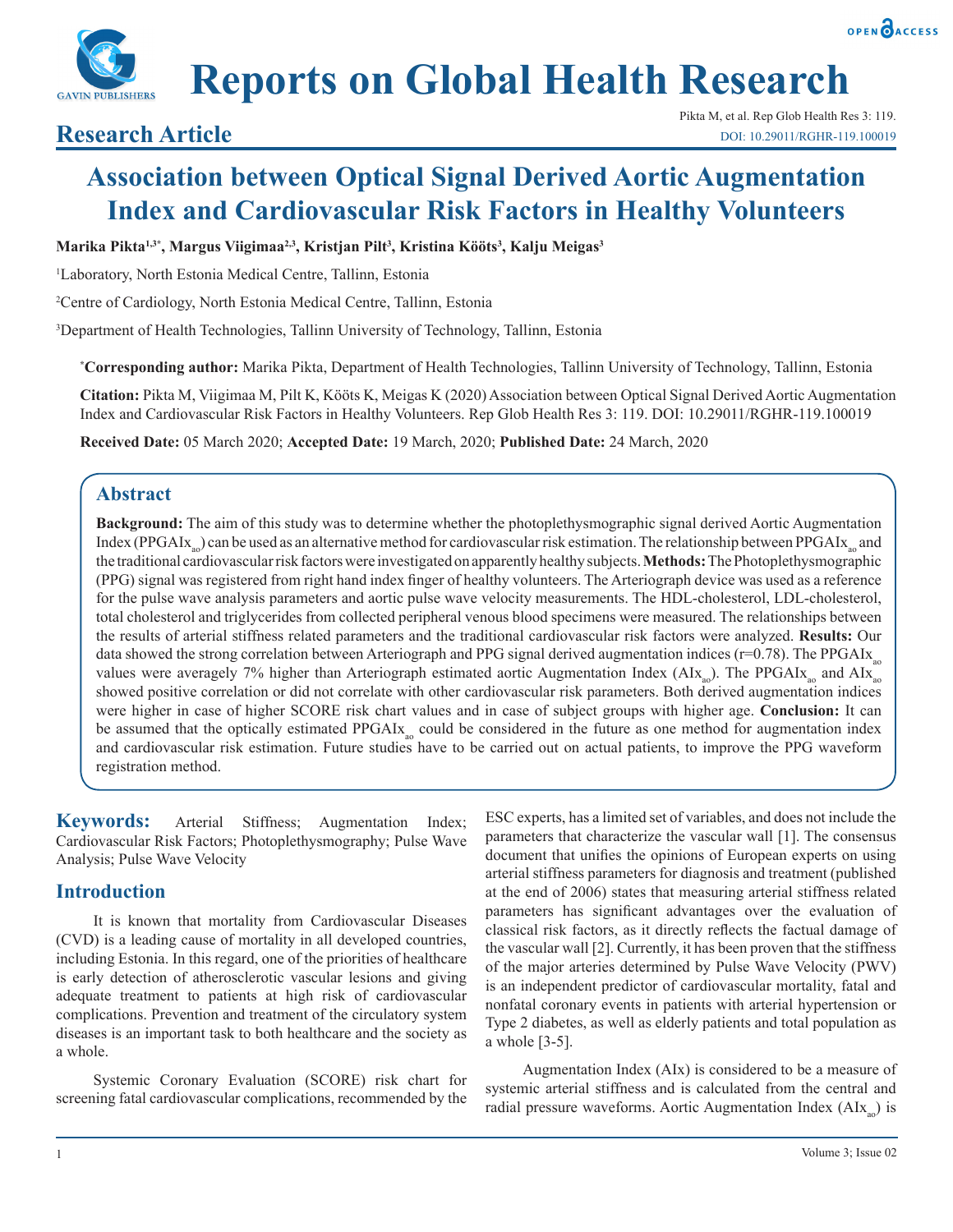related to the mechanical properties of the artery through changes in PWV. In case of elastic arteries, the reflected waves from the peripheral sites arrive back to the aortic root during diastole part of the heart cycle. Increased arterial stiffness raises the PWV and causes the early arrival (during systole part of the heart cycle) of reflected waves. This phenomenon augments the systolic and pulse pressure in aorta, increases wall stress, raises risk of atherosclerosis development and elevates left ventricular afterload [6]. However, in addition to the stiffness of the arteries, the  $AIx_{0}$  is influenced as well by the characteristics of the left ventricle ejection profile and amplitude of the reflected waves [7,8]. An increased AIx have been associated with increased cardiovascular risk [9,10]. In addition, in the study by Schram, et al. [11] an increased AIx was reported in patients with type 2 diabetes or impaired glucose tolerance. Furthermore,  $\text{AIX}_{\text{ao}}$  has been shown to have independent predictive values for cardiovascular mortality in patients with end-stage renal disease [12]. AIx has been in focus for mechanistic analyses in therapeutics, pharmacology and pathophysiology, nevertheless more investigations are needed before it can be recommended to introduce it into routine clinical use [13].

From the scientific community and industry, there has been much interest in developing non-invasive methods and devices for cardiovascular system status evaluation [2]. SphygmoCor and Complior devices are considered as "Gold standard" for the measurement of aortic pulse wave velocity and central blood pressure. SphygmoCor enables to estimate  $\text{AIX}_{\text{ao}}$ , which is used as an indicator of aortic stiffness  $[14]$ . Aortic PWV,  $\text{A}I\text{x}_{20}$  and central blood pressure can also be obtained Arteriograph device that has been validated with invasive methods [15]. In earlier study, three devices used to measure PWV were compared [16]. It was found that the differences were primarily caused by the differences in measuring traveled distance of the pulse wave. In current study, the Arteriograph device is used to estimate PWV and  $\text{AIX}_{\text{tot}}$ .

Previous studies have shown that Photoplethysmographic (PPG) method, which is an optical method, can offer an alternative approach for the estimation of  $\text{AIX}_{\text{ao}}$  [17]. PPG method registers the blood volume and velocity changes in the examined tissue using mainly red or infrared light. Registered light intensity changes are related to the pulse wave, which is propagating in the arterial tree [18]. The aim of this study was to determine whether the PPG signal derived aortic augmentation index  $(PPGAIx_{00})$  can be used as an alternative method for cardiovascular risk estimation. Therefore, the relationship between  $PPGAIx_{\text{no}}$  and the traditional cardiovascular risk factors were investigated on apparently healthy subjects. The Arteriograph device was used as a reference for the pulse wave analysis parameters and aortic PWV measurements.

## **Methods**

## **Study Population**

The present study included 54 asymptomatic volunteers (29 men and 25 women) without known heart and vascular diseases. All subjects in this study were asked to provide their written consent. The subjects were divided into three groups on the basis of their age: 1 (age: 21 - 39 years, n=20), 2 (age: 40 - 53 years, n=25), 3 (age: 56 - 73 years, n=9). The study was carried out in North Estonia Medical Centre in collaboration with the Department of Biomedical Engineering, Tallinn Technical University. This study was approved by the Tallinn Ethics Committee on Medical Research.

## **Cardiovascular Risk Factors**

Information on demographic and anthropometric characteristics and cardiovascular risk factors was collected on the day when the measurements with the non-invasive devices were carried out. We administered a structured questionnaire to obtain information on each subject: age, body mass index (was calculated), smoking status (yes/no), use of medications (had not received treatment with statins), and medical history. The WHO classification of Body Mass Index (BMI) was used to classify the patients as underweight (BMI < 18.5 kg/m2 ); normal (BMI 18.5 - 24.9 kg/m2 ); overweight (BMI 25.0 - 29.9 kg/m2 ); and obese (BMI > 30 kg/m2 ) [19]. Results of laboratory tests were recorded.

## **Laboratory Methods**

All parameters were analyzed during the same day using standard methodology in an accredited laboratory. Peripheral venous blood specimens were collected, centrifuged, and biochemical measurements such as HDL-cholesterol, LDLcholesterol, total cholesterol and triglycerides were completed by Cobas-600-c501 (Roche Diagnostics GmbH, Manheim, Germany) using commercial kits.

## **Arteriograph Parameters**

The central Systolic Blood Pressure  $(SBP<sub>so</sub>)$ , Central Pulse Pressure (PP<sub>30</sub>), Aortic Augmentation Index (AIx<sub>30</sub>), and aortic Pulse Wave Velocity (PWV<sub>ao</sub>) were estimated using an Arteriograph device (TensioMed, Budapest, Hungary) [20]. The distance between jugulum (sternal notch) and symphysis (pubic symphysis), two characteristic anatomical points, was measured in a straight line and it was ensured that the tapeline was not following the curves of the body. Second, the Arteriograph measurement was carried out. In all measurements the cuff size was set in accordance with the manufacturer's recommendation and placed tightly around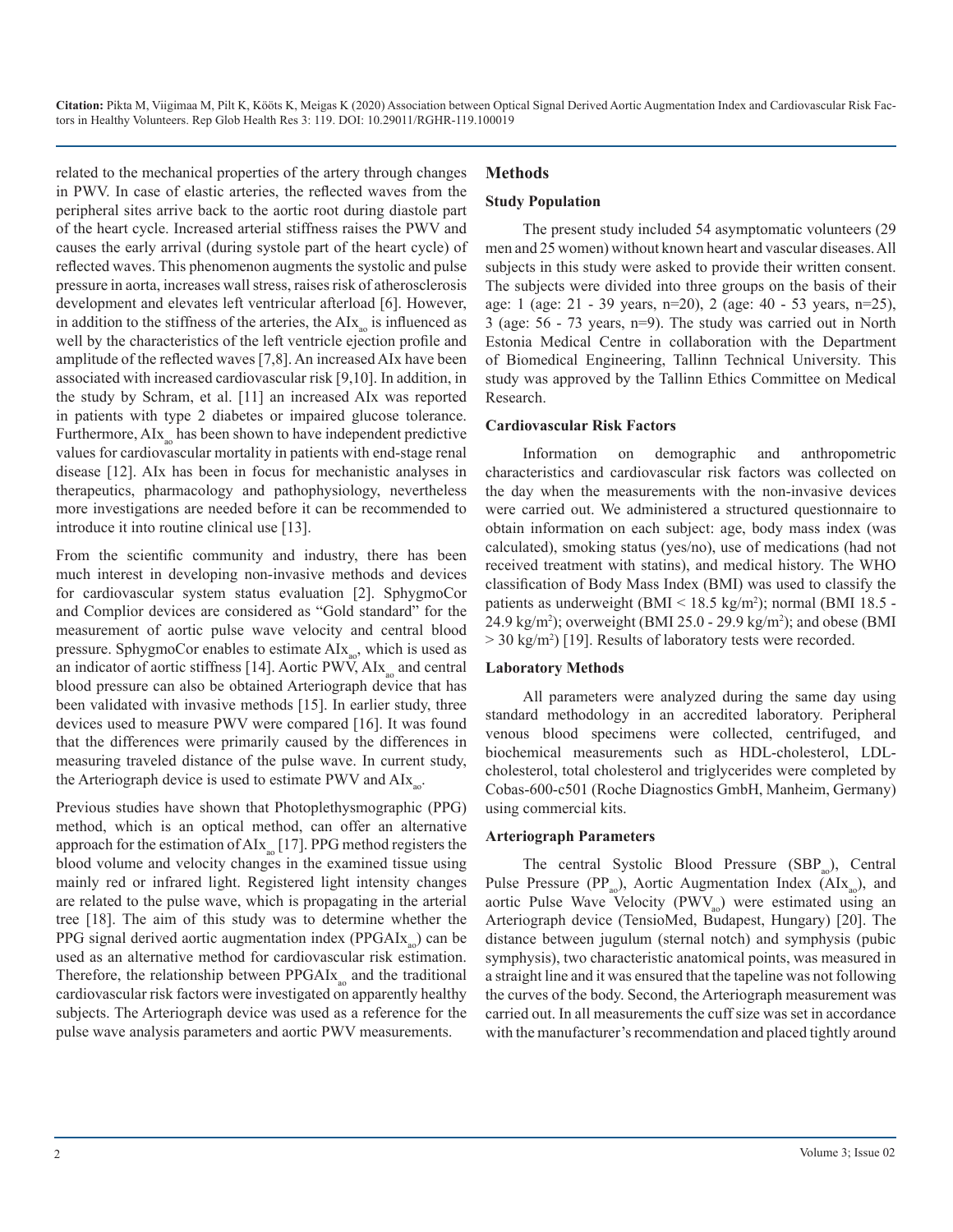the left upper-arm. Third, the measurement with the Arteriograph was carried out. Initially, the device measured the blood pressure using an oscillometric method. Next, the pressure waveform measurements were performed when the cuff pressure exceeded systolic blood pressure by 35mmHg, with a completely occluded brachial artery. The pressure wave signal was recorded for 10 seconds. The quality of the signal was carefully examined after each measurement and if needed, the measurement was repeated.

The  $SBP_{\text{ao}}$ ,  $PP_{\text{ao}}$ ,  $AIx_{\text{ao}}$  and  $PWV_{\text{ao}}$  were calculated automatically by the TensioClinic version 1.10.1.1 (TensioMed, Budapest, Hungary) software. The Arteriograph calculates the central  $SBP_{n}$  and  $PP_{n}$  on the basis of the brachial systolic blood pressure  $(SBP<sub>brach</sub>)$  and the recorded pressure waveform. The brachial augmentation index  $(A I x_{\text{branch}})$  was calculated from the recorded pressure waveform. The  $\text{AIX}_{20}$  was calculated using the linear model between  $\text{AIx}_{\text{branch}}$  and  $\text{AIx}_{\text{ao}}$  [15]. The transit time is the return time (S35) calculated by the Arteriograph from the recorded pressure waveform, which is the difference in milliseconds between the initial and the reflected systolic waves. The  $PWV_{\infty}$ was calculated as the ratio between the distance of jugulumsymphysis and the return time. As the pulse wave travelled to the bifurcation and back, the distance was multiplied by two for  $PWV_{\text{ao}}$  calculation.

## **Experiment Setup and Measurements**

The measured and calculated parameters and used methods are summarized in Table 1. PPG signal was registered using experimental measurement complex [21]. The PPG signal was registered from an index finger of right hand using Envitec F-3222- 12 finger clip sensor (Honeywell, Germany). The infrared LED (880nm) of the sensor was used. The sensor was connected to the lab built module, where it was possible to set the current of the LED and gain of the signal. The LED worked in pulsed mode. The lab built module was connected to the data acquisition card PCI MIO-16-E1 (National Instruments, USA), where the analogue signal was digitized with sampling frequency of 1kHz. The PPG signal was monitored and recorded during the experiment, using the LabVIEW (National Instruments, USA) environment developed program.

All the experiments were carried out by trained personnel in a quiet room with constant temperature  $(23 \pm 1^{\circ}C)$ . Firstly, the subject was asked to be in supine position. The PPG sensor was attached to the index finger of the subject and the current of the LED and gain of the signal were set in order to achieve the quality of the PPG signal. The maximum current of the LED in pulsed mode was 47mA. It was ensured that the LED of the sensor would not cause any heating effect to the finger. After at least 20 minutes, the measurements with Arteriograph were carried out and the parameters were calculated as previously explained. The supine

position remained constant also during the one-minute-long PPG signal registration.

| Parameter                                | <b>Method</b>                                        |  |  |  |
|------------------------------------------|------------------------------------------------------|--|--|--|
| Age                                      | Questionaire                                         |  |  |  |
| <b>BMI</b>                               | Calculated                                           |  |  |  |
| Waist circumference                      | Measuring tape                                       |  |  |  |
| S-Chol                                   | Cobas-600-c501 commercial kit                        |  |  |  |
| S-HDL-Chol                               | Cobas-600-c501 commercial kit                        |  |  |  |
| S-LDL-Chol                               | Cobas-600-c501 commercial kit                        |  |  |  |
| fS-Trigl                                 | Cobas-600-c501 commercial kit                        |  |  |  |
| $\rm DBP_{\rm brach}$                    | Arteriograph measured                                |  |  |  |
| ${\rm SPB}_{\rm brach}$                  | Arteriograph measured                                |  |  |  |
| ${\rm SPB}_{\scriptscriptstyle{\rm ao}}$ | Arteriograph calculated                              |  |  |  |
| $\text{PP}_{_{\text{ao}}}$               | Arteriograph calculated                              |  |  |  |
| $PWV_{\text{ao}}$                        | Arteriograph calculated "Gold standard"<br>parameter |  |  |  |
| $\rm{AIx}_{\rm{ao}}$                     | Arteriograph calculated                              |  |  |  |
| PPGAI <sub>x<sub>ao</sub></sub>          | Proposed method in this study                        |  |  |  |

**Table 1:** Measured and calculated parameters and methods used.



**Figure 1:** One period long PPG signal, which is filtered and normalized in length (upper graph) and the amplitudes  $A<sub>b</sub>$  and  $A<sub>d</sub>$  are detected at the locations of corresponding second derivative PPG signal peaks of 'b' and 'd' (lower graph).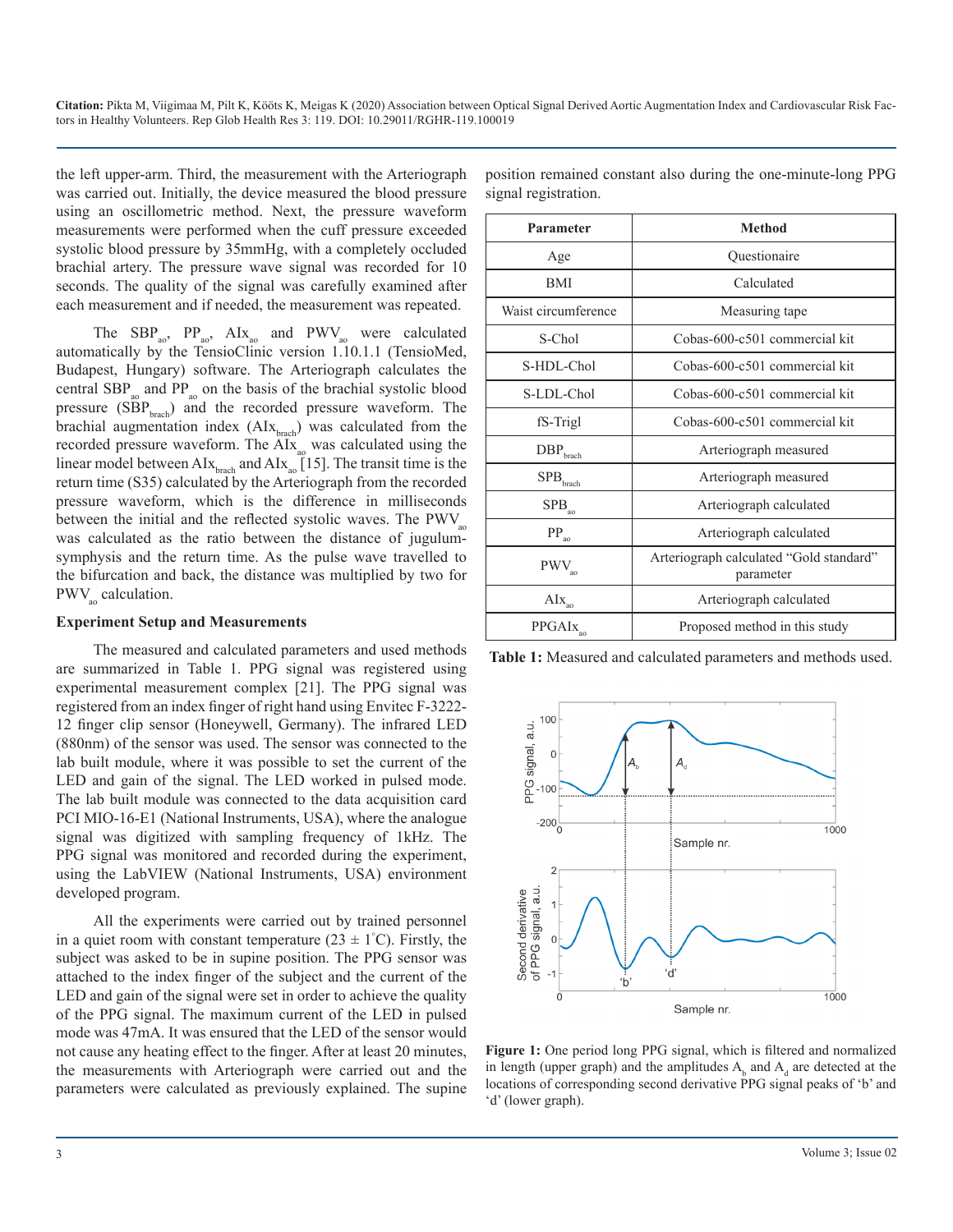### **Data Analysis and Statistical Methods**

The PPG signal analysis was carried out using MATLAB (The MathWorks, USA). For each subject, the periods of the PPG signal were filtered and normalized in length according to our previous study [17]. From the second derivative PPG signal the distinct peaks 'b' and 'd' were detected and the PPG signal amplitudes at these locations were measured (Figure 1). The PPGAI index was calculated according to the following equation:

$$
PPGAI = \frac{A_d}{A_b} \tag{1}
$$

where  $A_d$  and  $A_b$  are the amplitudes of the normalized PPG signal at the locations of distinctive peaks 'd' and 'b' of second PPG derivative signal, respectively. The aortic augmentation index  $(PPGAIx<sub>so</sub>)$ , given in percentages, was calculated from the PPGAI index using in the previous study [17] developed model:

#### $PPGAIx_{10} = 57.19 \cdot PPGAI - 55.69$ (2)

Statistical analysis was carried out with IBM SPSS statistics

version 20. Data normality was analyzed using the Shapiro-Wilk test. The results are expressed as mean  $\pm$  standard deviation or as median (25th-75th percentile) for skewed data. The difference between variables was tested using the Mann-Whitney test. Spearman`s correlation coefficients were calculated to test the association between arterial stiffness related parameters and risk factors. Statistical significance was considered if  $p<0.05$ .

## **Results**

## **Characteristics of Study Subjects and Assessment of Risk Factors**

Subjects' age was between 21 and 73 years, with mean  $\pm$  SD age being  $43 \pm 13$ . The subjects were divided into three groups on the basis of their age: 1 (21 - 39 years), 2 (40 - 53 years), 3 (56 - 73 years). The mean BMI was  $23.5 \pm 3.2$ kg/m<sup>2</sup>,  $25.9 \pm 3.4$ kg/m<sup>2</sup>,  $24.9 \pm$ 2kg/m2 . There was no significant difference in waist circumference between groups. The levels of total cholesterol, LDL cholesterol were lower in group-1 than in group-2 and group-3, which was statistically significant ( $p<0.05$ ). The peripheral systolic blood pressure was lower in group-1 than in group-2 and group-3, which was statistically significant ( $p<0.05$ ). The main characteristics of the study subjects are shown in Table 2.

|                                                 | All $(n=54)$   | Group-1 $(n=20)$ | Group-3 $(n=9)$<br>Group-2 $(n=25)$ |                | Pa     | P <sub>b</sub> | P <sup>c</sup> |
|-------------------------------------------------|----------------|------------------|-------------------------------------|----------------|--------|----------------|----------------|
| Age range (years)                               |                | $21 - 37$        | $40 - 53$                           | 56-73          |        |                |                |
| <b>Anthropometric parameters</b>                |                |                  |                                     |                |        |                |                |
| BMI $(kg/m2)$                                   | $24.8 \pm 3.3$ | $23.5 \pm 3.2$   | $25.9 \pm 2$                        | $24.9 \pm 2$   |        | 0.43           | 0.23           |
| Waist (cm)                                      | $89 \pm 9$     | $86 \pm 9$       | $92 \pm 10$                         | $90 \pm 4$     | 0.34   | 0.42           | 0.15           |
| <b>Laboratory parameters</b>                    |                |                  |                                     |                |        |                |                |
| S-Chol (mmol/L)                                 | $5.4 \pm 1.0$  | $4.9 \pm 0.9$    | $5.6 \pm 1.1$                       | $5.8 \pm 0.7$  | < 0.01 | 0.72           | < 0.01         |
| S-HDL-Chol (mmol/L)                             | $1.68 \pm 0.6$ | $1.7 \pm 0.7$    | $1.8 \pm 0.6$                       | $1.4 \pm 0.5$  | 0.46   | 0.15           | 0.42           |
| S-LDL-Chol (mmol/L)                             | $3.3 \pm 0.9$  | $2.9 \pm 0.9$    | $3.5 \pm 0.9$                       | $3.9 \pm 0.6$  | < 0.01 | 0.27           | < 0.01         |
| $fS-Trigl (mmol/L)$                             | $1.20 \pm 0.6$ | $1.05 \pm 0.4$   | $1.16 \pm 0.6$                      | $1.67 \pm 1.0$ | 0.46   | 0.07           | 0.02           |
| Peripheral arterial blood pressure measurements |                |                  |                                     |                |        |                |                |
| $DBP_{\text{branch}}$ (mmHg)                    | 80             | 80               | 86                                  | 80             | < 0.01 | 0.263          | 0.501          |
|                                                 | $(78 - 90)$    | $(74 - 80)$      | $(80 - 91)$                         | $(70 - 90)$    |        |                |                |
| $SPB_{\text{branch}}$ (mmHg)                    | 122            | 118              | 130                                 | 128            | 0.013  | 0.759          | 0.011          |
|                                                 | $(114 - 131)$  | $(110 - 122)$    | $(117 - 135)$                       | $(123 - 136)$  |        |                |                |

a Comparison between group-1 and group-2.

c Comparison between group-1 and group-3.

**Table 2:** Characteristics of study subjects.

<sup>&</sup>lt;sup>b</sup> Comparison between group-2 and group-3.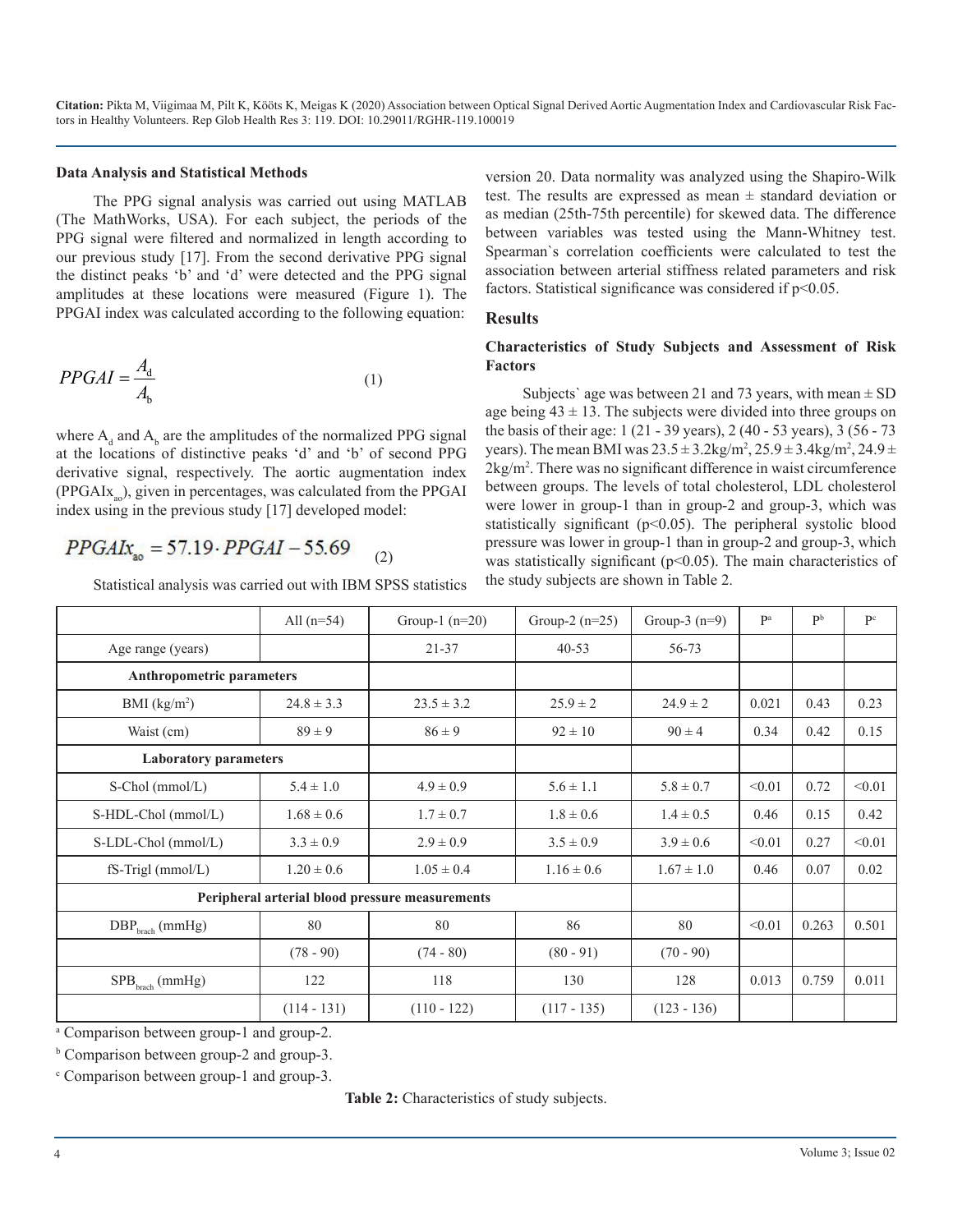## **Arterial Stiffness Related Parameters**

Table 3 and Figure 2 summarize the results of the aortic stiffness related parameters. The PWV<sub>ao</sub> was, on average, lower in group-1 (6.8m/s (varied between 6.3m/s and 7.3m/s)) than in group-2 (7.0m/s (varied between 6.6m/s and 8.6m/s)) and group-3 (9.8m/s (varied between 8.3m/s and 12.1m/s)). The differences between the groups were statistically significant (p<0.05). The SBP<sub>ao</sub>, PP<sub>ao</sub> and AIx<sub>ao</sub> were higher in group-3 than in group-1 ( $p<0.05$ ).

The AIx<sub>ao</sub> and PPGAIx<sub>ao</sub> were higher for females than males (AIx<sub>ao</sub>: 24% vs 14%, p=0.07 and PPGAIx<sub>ao</sub>: 20% vs 9%, p<0.01, Figure 3).

|                                          | All $(n=54)$  | Group-1 $(n=20)$ | Group-2 $(n=25)$ | Group-3 $(n=9)$ | Pa     | P <sub>b</sub> | $\mathbf{P}^\mathrm{c}$ |
|------------------------------------------|---------------|------------------|------------------|-----------------|--------|----------------|-------------------------|
| Age range (years)                        |               | $21 - 37$        | $40 - 53$        | $56 - 73$       |        |                |                         |
| Aortic stiffness parameters              |               |                  |                  |                 |        |                |                         |
| $SBP$ <sub>ao</sub> (mmHg)               | 113           | 111              | 126              | 144             | < 0.05 | 0.163          | < 0.05                  |
|                                          | $(105 - 136)$ | $(105 - 115)$    | $(104 - 139)$    | $(105 - 177)$   |        |                |                         |
| $PP_{\text{ao}}$ (mmHg)                  | 39            | 37               | 44               | 54              | < 0.05 | 0.231          | < 0.05                  |
|                                          | $(35 - 50)$   | $(33 - 44)$      | $(37 - 54)$      | $(38 - 77)$     |        |                |                         |
| AI $X_{30}$ (%)                          | 19            | 13               | 24               | 36              | < 0.01 | 0.060          | < 0.05                  |
|                                          | $(12 - 35)$   | $(8 - 18)$       | $(13 - 36)$      | $(31 - 48)$     |        |                |                         |
| $PWV_{\text{ao}}\left(\text{m/s}\right)$ | 7.1           | 6.8              | 7.0              | 9.8             | < 0.05 | < 0.05         | < 0.01                  |
|                                          | $(6.6 - 8.5)$ | $(6.3 - 7.3)$    | $(6.6 - 8.6)$    | $(8.3 - 12.1)$  |        |                |                         |
| PPGAI $x_{\text{ao}}$ (%)                | 15            | 8                | 17               | 22              | < 0.05 | 0.081          | < 0.01                  |
|                                          | $(7 - 22)$    | $(-2 - 16)$      | $(7 - 26)$       | $(20 - 31)$     |        |                |                         |

a Comparison between group-1 and group-2.

b Comparison between group-2 and group-3.

c Comparison between group-1 and group-3.

**Table 3:** Arterial stiffness related parameters in the study subjects.



**Figure 2:** Differences of AIx<sub>ao</sub> and PPGAIx<sub>ao</sub> for all study groups. Median (bold line), upper quartile (upper edge of gray box), lower quartile (lower edge of gray box), maximum (upper bar), minimum (lower bar) and outlier (circle) values of  $\text{AIX}_{\text{ao}}$  (%) and PPGAIx $_{\text{ao}}$ (%) are given.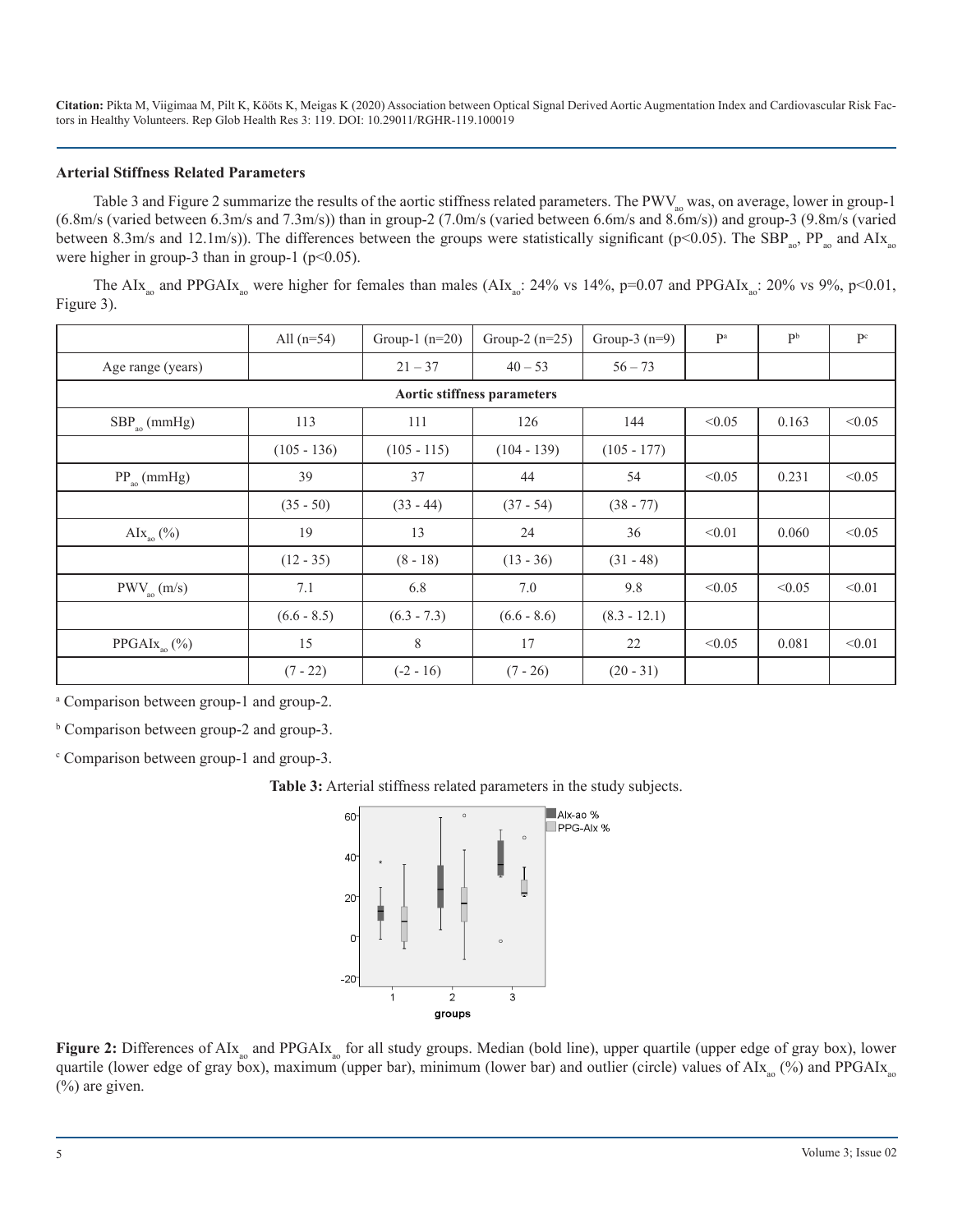## **Arterial Stiffness Related Parameters and Cardiovascular Risk Factors**

PPGAIx<sub>ao</sub> positively correlated with age (r=0.54, p<0.01) and has low correlation with systolic blood pressure  $(r=0.32)$ , p<0.05), HDL-cholesterol (r=0.16, p=0.25), and LDL-cholesterol  $(r=0.13, p=0.36)$ . Similarly, AIx<sub>n</sub> positively correlated with age  $(r=0.55, p<0.01)$  and again has low correlation with systolic blood pressure  $(r=0.27, p<0.01)$ , HDL-cholesterol  $(r=0.28,$ p<0.05), or LDL-cholesterol (r=0.30, p=0.05). Likewise,  $PWV_{\text{no}}$ also positively correlated with age ( $r=0.55$ ,  $p<0.01$ ) and has low correlation with systolic blood pressure  $(r=0.36, p<0.01)$ , HDLcholesterol (r=0.24, p<0.05) or LDL-cholesterol (r=0.31, p<0.05). Triglyceride level did not correlate with any of the arterial stiffness related parameters.



**Figure 3:** Variation of PPGAIx<sub>30</sub> and AIx<sub>30</sub> by gender.

On the basis of the SCORE risk chart, all subjects were classified into risk levels (Table 4 and Figure 4). Positive correlation was revealed between SCORE and  $\text{AIx}_{\text{no}}$  (r=0.51, p<0.001), however weak positive correlation was found between  $PPGAIx_{\text{eq}}$  (r=0.39, p<0.001) and SCORE.

| <b>SCORE</b>  |                          | n                        | AI $x_{\text{ao}}^{\text{(9)}}$ | $PPGAIx$ <sub>ao</sub><br>$(\%)$ |
|---------------|--------------------------|--------------------------|---------------------------------|----------------------------------|
| Low Risk      | $<1\%$                   | 39                       | 19                              | 14                               |
| Moderate Risk | $\geq$ 1% and<br>$< 5\%$ | 13                       | 27                              | 20                               |
| High Risk     | $\geq$ 5% and<br>$10\%$  | $\mathfrak{D}_{1}^{(1)}$ | 48                              | 33                               |

**Table 4:** Arterial stiffness related parameters in the study subjects according to SCORE.

Increased SBP $_{\text{brach}}$  > 135mmHg was found in 19% of subjects. Subjects with increased  $SBP<sub>branch</sub>$  had higher PPGAIx<sub>ao</sub> (20%) vs 15%) and  $\text{AIx}_{\text{ao}}$  (28% vs 21%) than subjects with SBP $_{\text{branch}}$  < 135mmHg. Positive correlation was found between  $PPGAIx_{0}$  and

Arteriograph estimated AIx<sub>ao</sub> ( $r=0.78$ ,  $p<0.01$ ), which is illustrated with Bland-Altman plot in Figure 5.



**Figure 4:** Average values with standard deviations of PPGAIx<sub>oo</sub> and  $\text{AIX}_{\text{no}}$  according to SCORE.

## **Discussion**

In this study, the aortic AIx was estimated using the noninvasive optical technique for pulse wave registration from index finger and new offline waveform analysis algorithm. The Arteriograph device was used as a reference for the pulse wave analysis parameters and PWV measurements. The main objective was to investigate the relationship between  $PPGAIx_{\text{no}}$  and the traditional cardiovascular risk factors in apparently healthy subjects.



**Figure 5:** a) The relation between the PPGAI $x_a$  and the AI $x_a$  with the regression line and the correlation coefficient. b) Bland–Altman plot of the  $PPGAIx_{\infty}$ .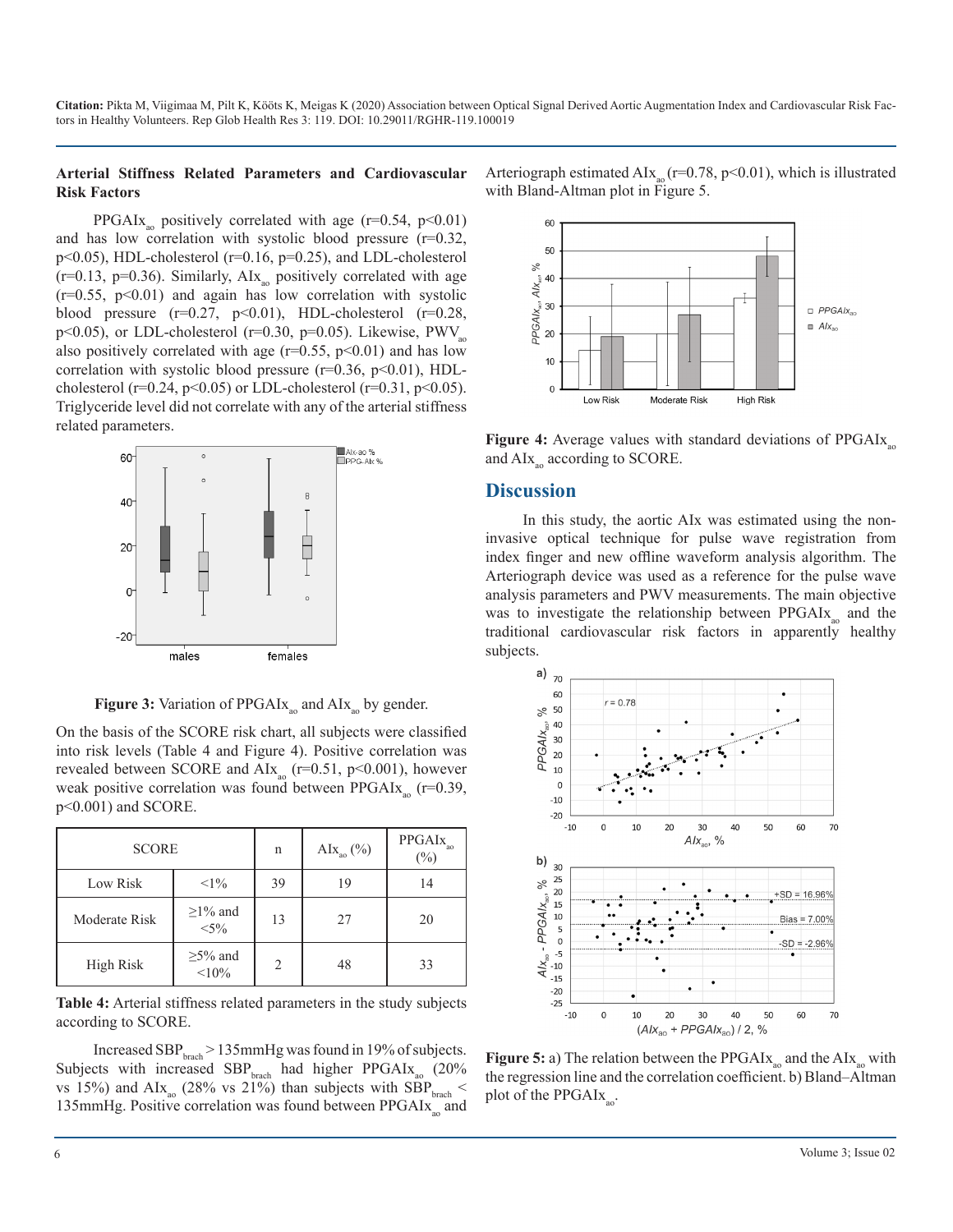Positive correlation ( $r=0.78$ ) was found between PPGAIx<sub>30</sub> and  $AIx_{\text{av}}$ . The results are similar to our previous study [17], where strong correlation was found between  $PPGAIx$ <sub>no</sub> and SphygmoCor derived AIx<sub>ao</sub> (r=0.85). In line with a previous study [22], our results showed that the augmentation index was higher for women.

According to the Bland-Altman plot (Figure 5b), the PPGAIx<sub>n</sub> values are on average higher  $(7%)$  than Arteriograph estimated  $\text{AI}_{\text{X}_{\text{ao}}}$  values. Outliers can be found as well, which cause the high standard deviation in Bland-Altman plot. The differences can be explained by various factors – the measurements are not carried out simultaneously, the source of the signal differs in the physical (different type of sensor) and physiological point of view (different locations in arterial tree).

The PPG signal is optical signal, which represents the blood volume changes in the microvascular bed of tissue. The Arteriograph and SphygmoCor devices register the signal, related to the pressure wave. The volume-pressure relationship is nonlinear and the volume wave depends on the transmural pressure, which is the difference between the internal pressure and any additional externally applied pressure of the blood vessel [23]. Therefore, the PPG signal amplitude and the waveform [24] depend on the applied pressure by the sensor. In this study, all the PPG signal registrations were carried out with the same sensor. However, the blood pressure, as well as the circumference of the finger varied, which caused the change in the transmural pressure. It can be debated that the influence is minimal, nevertheless, in the future studies this effect should be taken into account and the influence on estimated PPGAIx<sub>n</sub> should be investigated.

Positive correlation of SCORE values with  $\text{AIx}_{\text{eq}}$  and weak positive correlation between SCORE values and  $PPGAIx_{n}$  were found, according to Figure 4 the average PPGAI $x_{\text{no}}$  and AI $x_{\text{no}}$  tend to increase with the SCORE values. Due to the small number of the subjects in the "High risk" group the statistical differences between the groups were not possible to investigate. As the population in Estonia is relatively small (about 1.3 million people), it is very difficult to find elderly and at the same time healthy subjects. In addition, in Table 4 does not include "Very high risk" (>10%) group according to the SCORE risk chart, because subjects were apparently healthy and no one fit into this category. SCORE is the European cardiovascular disease risk assessment model, which has several cardiovascular risk factors (gender, age, total cholesterol, systolic blood pressure and smoking status) as input parameters. The positive tendency in the increase of  $PPGAIx_{\text{no}}$  and AIx<sub>n</sub> together with SCORE values indicates an increased risk of cardiovascular events with a possible increase in arterial stiffness. It is also supported by the study done by Rhee, et al. [14], where the alterations in  $\text{AIX}_{\text{ao}}$  and  $\text{PWV}_{\text{ao}}$  are associated with the structural changes of atherosclerosis. It may be suggested that the vascular wall is a target organ for exposure to risk factors mentioned at the

SCORE scale. It is notable that compared to the previous study [25], the PPGAIx<sub>30</sub> and AIx<sub>30</sub> showed weak positive correlation with the systolic blood pressure, HDL- and LDL-cholesterol. In addition,  $PWV_{\alpha}$  showed positive correlation with age, but weak associations were found with systolic blood pressure, HDLcholesterol and LDL-cholesterol, which is similar to the  $PPGAIx_{\alpha}$ and  $AIx_{\text{ao}}$ .

Moreover, this study did not show any association between triglyceride level and increase in parameters associated to the arterial stiffness. However, the relation between triglycerides and arterial stiffness is controversial. Our findings differ from those of Sliem, et al. [26], which demonstrated that aortic stiffness is in direct association only with triglycerides, when the components of the lipids are considered separately. Another study [27] in Greece has found that serum triglyceride levels are associated with indices of arterial stiffness. Our findings are in agreement with a study by Razman, et al. [28], which found no significant association between triglyceride level and  $AIx_{\text{max}}$ .

The results from our study suggest that  $PPGAIx_{\text{ao}}$ ,  $AIx_{\text{ao}}$ ,  $PP_{\text{ao}}$ , PWV<sub>ao</sub>, and SBP<sub>ao</sub> are lower in young adults as compared to elderly subjects. Our findings are in close agreement with a previous study that reported a positive correlation between increased arterial stiffness and age and systolic blood pressure [29].

## **Conclusions**

According to the results, the PPGAI $x_{\text{no}}$  index, derived from PPG registered pulse waveform, correlates significantly with Arteriograph estimated  $\text{AIX}_{\text{ao}}$  in case of healthy subjects. The PPGAIx<sub>30</sub> values were averagely higher compared to the  $\text{AIX}_{30}$ values. In addition,  $PPGAIx_{\text{ao}}$  and  $AIx_{\text{ao}}$  correlate only little or not at all with other cardiovascular risk parameters. Furthermore, the PPGAIx<sub>ao</sub> values are higher, similarly to  $\text{AIX}_{\text{ao}}$ , for subjects with higher SCORE values and groups with higher age. Therefore, it can be assumed that the optically estimated  $PPGAIx_{\text{ao}}$  could be considered in the future as one method for augmentation index and cardiovascular risk estimation. However, more studies are needed to carry out on patients and as well to improve the PPG waveform registration method.

## **Conflicts of interest**

The authors have no conflicts of interest related to this study.

## **Acknowledgments**

The research was funded partly by Estonian Ministry of Education and Research under institutional research financing IUT 19-2 and the European Union through the European Regional Development Fund. We are grateful to all of the laboratory staff and volunteers.